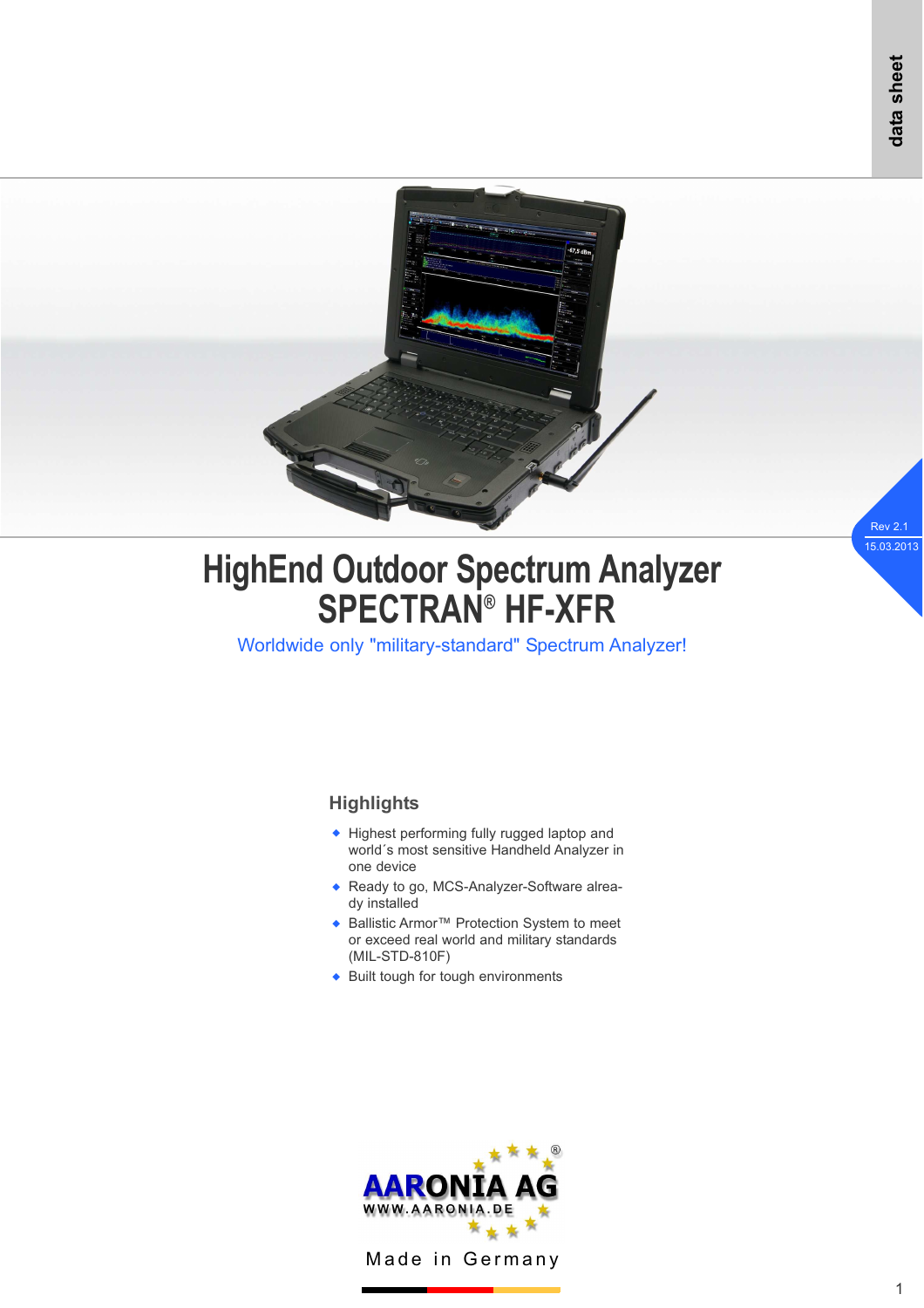# **Technical details**

#### **Spectrum Analyzer(based on Spectran HF-60100 V4)**

- Frequency range: 1MHz 9,4GHz\*
- ◆ 14Bit Dual-ADC
- DDC Hardware-Filter
- ◆ 150 MIPS DSP (CPU)
- AVG Noise Level (DANL): -170dBm(1Hz)\*
- ◆ AbsMax Level: +20dBm
- AbsMax Level: +40dBm (Option)
- Filter bandwith (RBW) Min: 200Hz
- Filter bandwith (RBW) Max: 50MHz
- EMC-Filter (RBW): 9kHz, 120kHz, 5MHz; 20MHz; 40MHz
- Lowest possible SampleTime : 1mS
- ◆ Accuracy (typical) : +/- 1dB
- ◆ Vector power measurement (I/Q) and True RMS
- AM/FM/PM Demodulation
- Extended full ICNIRP range
- ◆ Standards-conformant exposure limits (ICNIRP, BGV B11, BlmSchV etc.)
- Fast ZERO-SPAN sweep
- HOLD Mode
- Time-Slot-Analyzer

#### **Notebook (based on Dell Latitude E6400XFR)**

- ◆ Processor: Intel Core 2 Duo P8700 (2,53GHz, 1.066MB, 6MB)
- ◆ 14.1" WXGA (1280x800) wide-aspect transmissive display with DirectVue™ technology for outdoor readability and webcam
- Memory: 4096MB (2x2048) 800MHz DDR2 Dual Channel w
- Primary Storage: 128GB Solid State Drive
- ◆ Battery: 6-cell primary battery
- ◆ Wireless: Intel WiFi Link 5100 (802.11 a/b/g/n 1X2) 1/2 MiniCard with Centrino label
- ◆ 10/100/1000 Gigabit Ethernet-network card
- Keypad: Internal English Qwertz
- Operating System: Windows 7
- ◆ Ports: IEEE 1394, docking connector, USB 2.0 (x4), VGA, Display Port, RJ-11 (optional), RJ-45, eSATA, USB PowerShare, headphone/speaker out, mic (all protected behind sealed doors)
- ◆ Multi Media: 2 speakers
- Independently Tested to MIL-STD-810F for: 4ft Transit Drop, Aggravated Rain, Blowing Dust, Vibration, Functional Shock, Humidity, Salt Fog, Altitude, Explosive Atmosphere,Temperature Shock, and Temperature Extremes (Operating: -20ºF to 145ºF (-29ºC to 63ºC); Non-Operating: -58ºF to 160ºF (-50ºC to 71ºC))
- IP-65 Certified Protection Dust-Tight and Protected against Pressurized Water Ingress
- UL1604 Certified for Hazardous Locations (Class 1, Division 2, Zones A, B, C, D)
- $\blacklozenge$  Weight: 8.5 lbs/3.9 kg
- ◆ Width: 13.9"/353.06 mm
- Depth: 10.1-11.5"/257.6-293.1 mm
- ◆ Height: 2.2"/55.88 mm

### **Application examples SPECTRAN® HF-XFR Spectrum Analyzer**

#### **Analysis and measurement of:**

- GSM900
- DECT  $\ddot{\bullet}$
- GSM1800  $\ddot{\bullet}$
- UMTS / 3G  $\ddot{\bullet}$
- WLAN
- $\bullet$  LTE
- $\bullet$  WiFi
- WiMax
- Radar
- ◆ 5GHz WLan
- PAR-Radar
- $\bullet$  UWB (FB1-FB12)
- Hidden Transmitters
- Various EMC limits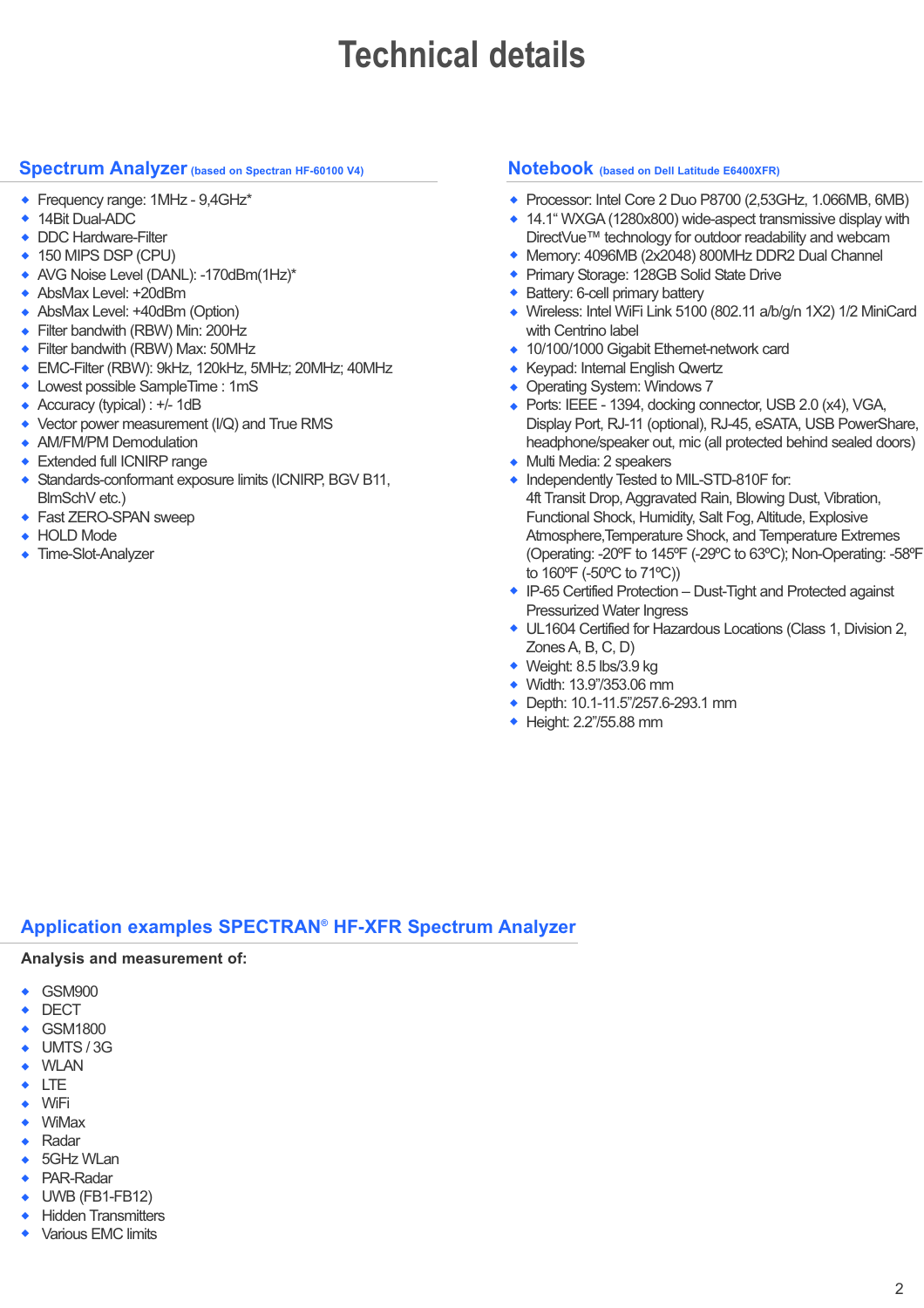# **Description**



#### **Real World Rugged**

Built for tough environments, the SPECTRAN HF-XFR rises to the challenges you face every workday. The HF-XFR is built to be ready out of the box to withstand pounding rain, blowing dust and dirt, extreme temperatures, accidental drops and more.

Key rugged features include:

- The exclusive Ballistic Armor Protection System featuring PR481™ chassis material provides twice the impact strength versus traditional magnesium alloy.  $\ddot{\bullet}$
- The SPECTRAN HF-XFR with Ballistic Armor Protection enables excellent protection and is the first in its class to meet a 4ft drop specification.  $\ddot{\bullet}$
- With PrimoSeal™ technology we provide the highest combined Ingress protection rating (IP65), for enhanced protection against blowing dust and liquid.  $\ddot{\bullet}$

#### **Spectrum Analyzer Software**

The cross-platform Spectrum Analyzer Software MCS for Windows, Linux and MAC OS shows the full potential of the SPECTRAN XFR. The measurement results and controls work in realtime, which means without any delay between the reception and the display of the signal on the monitor.

- Works on all important operating systems like Windows, MAC OS w and Linux
- ◆ Multi-Device capable, remote control function of several units which can be controlled simultaneously from the same PC
- Real-Time remote control with any Spectran Spectrum Analyzer
- Unlimited number of limits e.g. EN55011, EN55022, ICNIRP and w more, inclusive limit lines and beam indicator as well as a special limit editor to create and save custom limits
- Multi window support w
- Powerful Undo-Feature  $\ddot{\bullet}$
- Customer-specific skins and color-settings  $\bullet$
- Record and Replay function  $\bullet$
- Advanced Trigger and alarm functions  $\bullet$
- Unlimited number of markers
- Multiple views at the same time: Spectrum, Waterfall, Histogram, Limits, Chanelpower, Providerdisplay, Time Domain, Results...  $\ddot{\bullet}$
- Personal sessions handling
- ◆ Simultaneous display of multiple units like dBm, dBµV, V/m, W/m<sup>2</sup> etc. with powerful autorange
- and many more features that are constantly evolving...



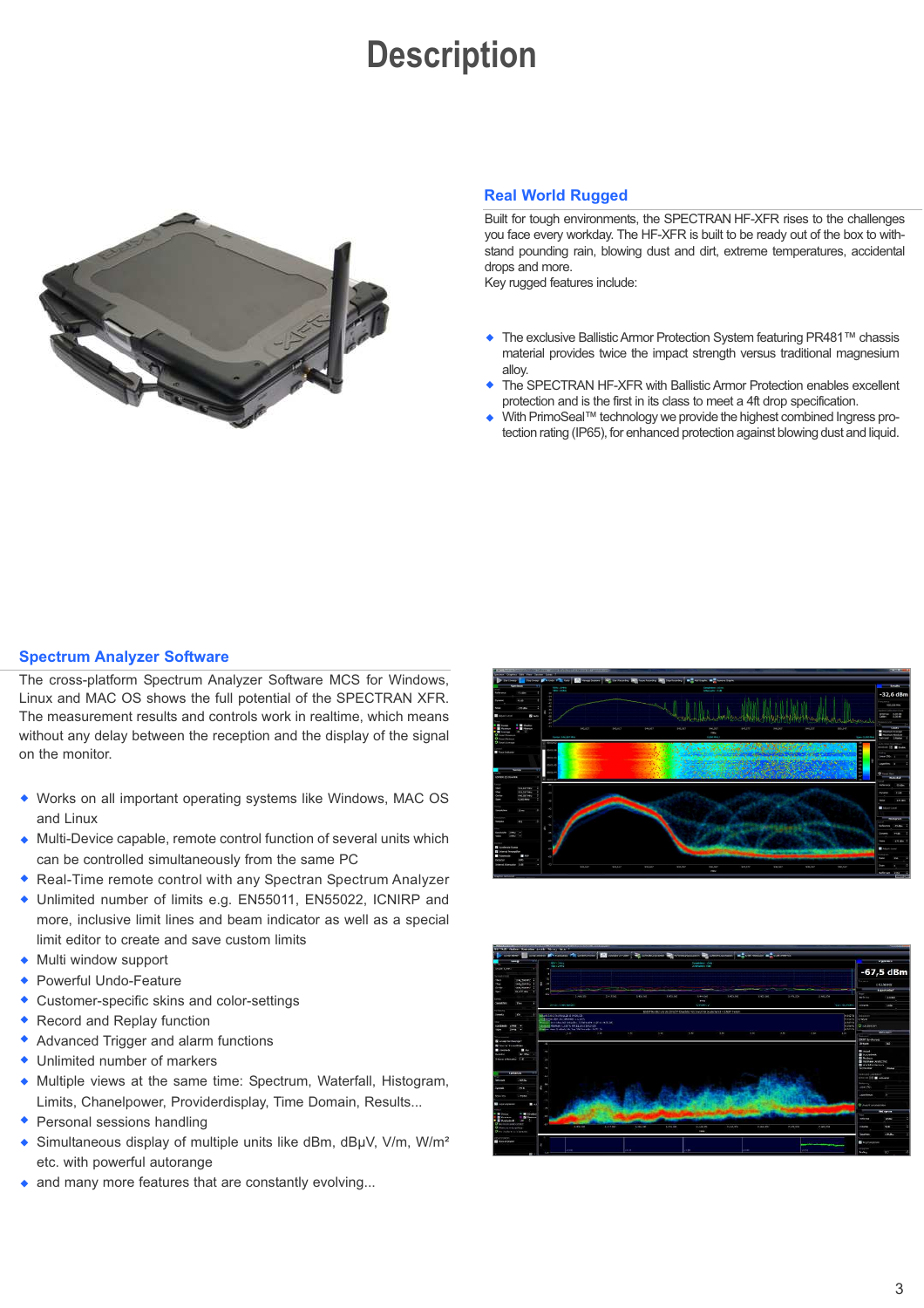#### **Inspired Design**

SPECTRAN HF-XFR features securely sealed port covers and a wide range of key peripherals to work wherever you need it to.

- Work in direct sunlight with the large 14.1" wide-aspect LCD featuring DirectVue™ Technology LCD.
- Vehicle docking allows flexibility for police and field technicians to mount w systems directly in their vehicles where they work.
- ◆ Secure, simple, locking doors with PrimoSeal™ for exceptional protection while working in wet or dusty conditions.





#### **Uncompromising Performance**

The SPECTRAN HF-XFR has brains as well as brawn.

- ◆ QuadCool™ Thermal Management System enables the XFR to meet the MIL-STD for temperature extremes and supports world-class performance, while running the latest Intel® Core™2Duo Processors.
- ◆ Extended field use batteries equipped with ExpressCharge enables primary battery re-charge times up to 2 times faster than Panasonic CF-30.

#### **Included in delivery**

- SPECTRAN HF-XFR Outdoor Spectrum Analyzer
- ◆ HyperLOG 60100 EMC LogPer Antenna (black) with Pistolgrip
- OmniLOG 90200 miniature Broadbandantenna  $\ddot{\bullet}$
- 1m SMA-cable w
- SMA-Tool  $\ddot{\bullet}$
- Battery  $\ddot{\bullet}$
- ◆ Battery charger
- ◆ Detailed english manual



The SPECTRAN HF-XFR was built for tough environments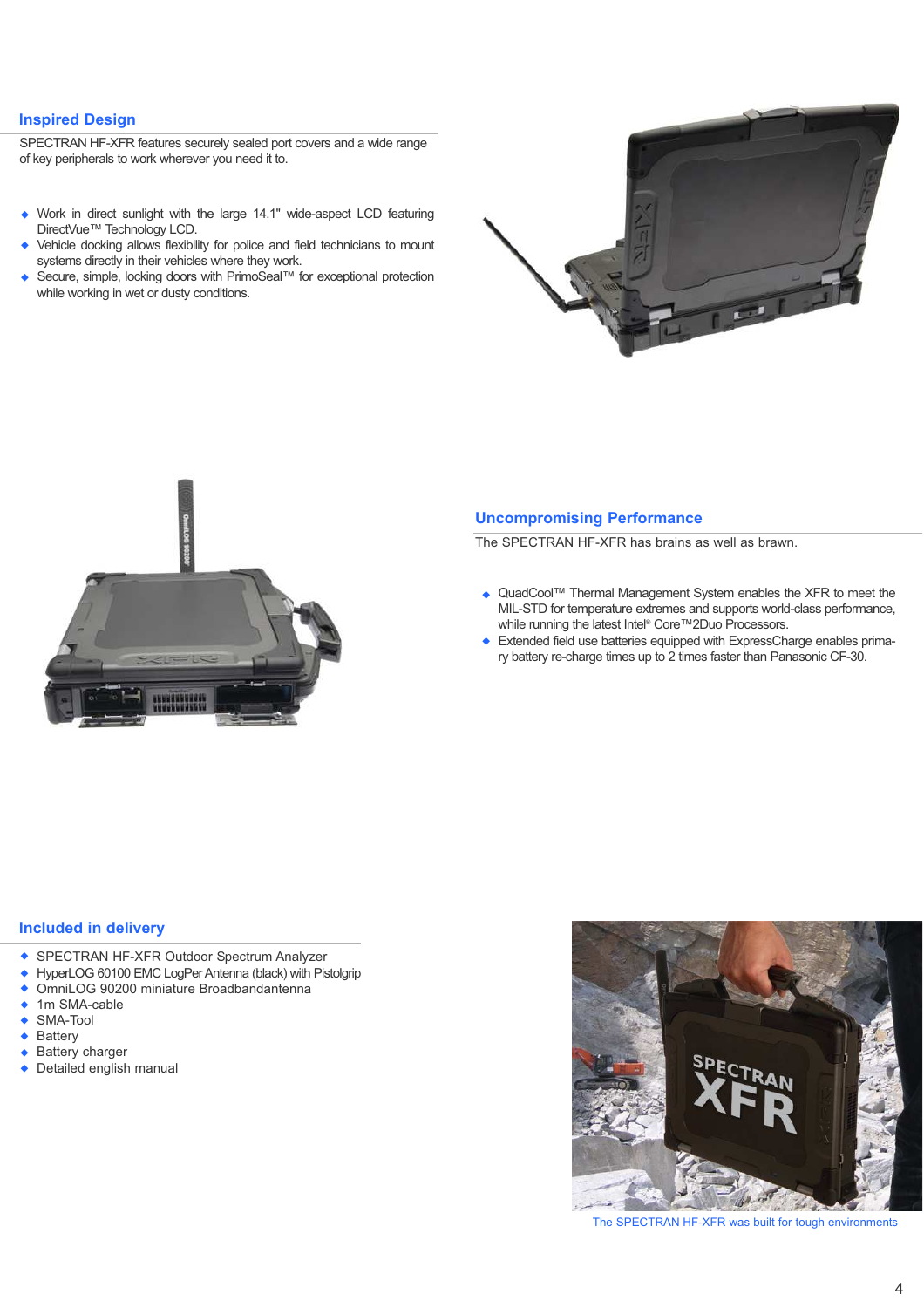# **SPECTRAN**® **USB Spectrum Analyser**

APPLICATION EXAMPLES: Pre-Compliance test, conductive EMC/EMI test, exposure limit measurement etc.



|                                                                                              |                          | <b>Professional</b> | <b>Outdoor</b>           |                                      |                          |                    |
|----------------------------------------------------------------------------------------------|--------------------------|---------------------|--------------------------|--------------------------------------|--------------------------|--------------------|
| <b>Specifications</b> basic unit <sup>(1)</sup>                                              | <b>NF-5030 X</b>         |                     |                          | HF-6060V4 X HF-6080V4 X HF-60100V4 X | <b>NF-XFR</b>            | HF-XFR             |
| Frequency Range (min)                                                                        | 1Hz                      | 10MHz               | 10MHz                    | 1MHz                                 | 1Hz                      | 1MHz               |
| Frequency Range (max)                                                                        | 30MHz                    | 6GHz                | 8GHz                     | 9,4GHz                               | 30MHz <sup>(2)</sup>     | 9,4GHz             |
| Optional PEAK Power-Detector (Maximum usable frequency) <sup>(3)</sup>                       | $\overline{a}$           | 6GHz                | 8GHz                     | 10GHz                                |                          | 10GHz              |
| DANL (Displayed Average Noise Level) <sup>(2)</sup>                                          | 200nV                    | $-135dBm(1Hz)$      | $-145dBm(1Hz)$           | $-155$ d $Bm(1Hz)$                   | 200nV                    | $-155$ d $Bm(1Hz)$ |
| DANL (Displayed Average Noise Level) with Preamp (Option 020) <sup>(2)</sup>                 |                          | $-150$ d $Bm(1Hz)$  | $-160$ d $Bm(1Hz)$       | $-170$ d $Bm(1Hz)$                   |                          | $-170$ d $Bm(1Hz)$ |
| Max. Power at RF input                                                                       | $2V^{(2)}$               | $+10$ d $Bm$        | $+10$ d $Bm$             | $+40$ d $Bm^{(2)}$                   | $2V^{(2)}$               | +40dBm $^{(2)}$    |
| RBW (Resolution bandwidth) (min)                                                             | $0,3$ Hz                 | 10kHz               | 3kHz                     | $200Hz^{(2)}$                        | $0,3$ Hz                 | 200Hz              |
| RBW (Resolution bandwidth) (max)                                                             | 1MHz                     | 50MHz               | 50MHz                    | 50MHz                                | 1MHz                     | 50MHz              |
| EMC Filter 200Hz, 9kHz, 120kHz, 200kHz, 1,5MHz, 5MHz                                         | $\overline{a}$           |                     | $\overline{\phantom{a}}$ | ✔                                    | $\overline{\phantom{a}}$ |                    |
| Demodulator                                                                                  | AM/FM                    | AM/FM               | AM/FM/PM                 | AM/FM/PM/GSM                         | AM/FM                    | AM/FM/PM/GSM       |
| Detector                                                                                     | RMS/MinMax               | RMS/MinMax          | RMS/MinMax               | RMS/MinMax                           | RMS/MinMax               | RMS/MinMax         |
| Units dBm, dBµV, V/m, A/m, W/m <sup>2</sup> (dBµV/m, W/cm <sup>2</sup> etc. via PC software) | V, dBV                   |                     |                          |                                      | V, dBV                   | ✓                  |
| Lowest Sample Time                                                                           | 10 <sub>m</sub> S        | $10m$ S             | 10 <sub>m</sub> S        | 5 <sub>m</sub> S                     | $10m$ S                  | 5 <sub>m</sub> S   |
| Accuracy (typical)                                                                           | $+/-3%$                  | $+/-2dB$            | $+/-2dB$                 | $+/-1dB$                             | $+/-3%$                  | $+/-1dB$           |
| <b>Highlights</b>                                                                            |                          |                     |                          |                                      |                          |                    |
| Real-time remote control via USB                                                             | ✓                        | ✓                   | ✓                        | ✓                                    | internal                 | internal           |
| Calibration setup (antenna, cable, attenuator etc.)                                          | $\checkmark$             |                     | ✓                        | ✔                                    |                          |                    |
| Exposure limit calculation according to ICNIRP, EN55011, EN55022 etc.                        |                          | <b>ICNIRP</b> only  | <b>ICNIRP only</b>       | v                                    | ✓                        |                    |
| Extended full ICNIRP range                                                                   | ÷                        |                     |                          |                                      |                          |                    |
| Suitable for Pre-Compliance test                                                             |                          |                     | L,                       |                                      |                          |                    |
| Suitable for conductive EMC/EMI test                                                         | ✓                        | ÷.                  | ÷                        |                                      |                          |                    |
| Real-time limit calculation, limit line display and limit percentage bar display             |                          | ✓                   | $\checkmark$             |                                      |                          |                    |
| Time Domain and fast Zero Span sweep incl. DECT and Time Slot Analyzer                       |                          |                     | ✓                        |                                      |                          |                    |
| Unlimited longtime recording and playback feature                                            | ✓                        | ✓                   | $\checkmark$             | v                                    | ✓                        |                    |
| Simultaneously displays frequency and signal strength                                        | ✔                        | V                   | v                        |                                      | ✓                        |                    |
| Multiple unit handling and unlimited multiple window handling                                |                          |                     |                          |                                      | ✓                        |                    |
| Number of marker (showing frequency and field strength simultaneously)                       | unlimited                | unlimited           | unlimited                | unlimited                            | unlimited                | unlimited          |
| Spectrum, waterfall, persistance and level vs time display                                   | ✓                        | ✔                   | ✓                        | ✓                                    | ✓                        | ✓                  |
| Sweep, AVG, Max, Min and Hold function                                                       | ✓                        |                     | $\checkmark$             |                                      | ✓                        |                    |
| Unlimited number of sweep points, resolution and display size                                | $\checkmark$             |                     |                          |                                      | <b>14" TFT</b>           | <b>14" TFT</b>     |
| Supports programming of custom P-Code, C++ based custom software support                     | $\checkmark$             | ✓                   | ✓                        | √                                    | ✓                        |                    |
| Free of charge firmware update (via Intenet)                                                 | ✓                        | ✔                   | $\checkmark$             | v                                    | ✓                        |                    |
| 14Bit Dual-ADC & DDC hardware filter                                                         | $\overline{\phantom{a}}$ | ✔                   | V                        | v                                    |                          |                    |
| 150MIPS high performance DSP (Digital Signal Processor)                                      |                          |                     |                          |                                      |                          |                    |
| Vector power measurement (I/Q) and True RMS                                                  | ✓                        |                     |                          |                                      | ✓                        |                    |
| Solid 3mm aluminum housing with excellent shielding performance                              |                          |                     |                          |                                      |                          |                    |
| Integrated rechargable battery                                                               |                          |                     |                          |                                      | ✓                        |                    |
| Internal speaker                                                                             |                          |                     |                          |                                      |                          |                    |

Please continue on next page



Specifications subject to change without further notice, errors excepted. Subject to our most current terms and conditions. © **Aaronia AG**, Gewerbegebiet Aaronia AG, DE-54597 Euscheid, Germany, Phone ++49(0)6556-93033, Fax ++49(0)6556-93034, mail@aaronia.de, www.aaronia.com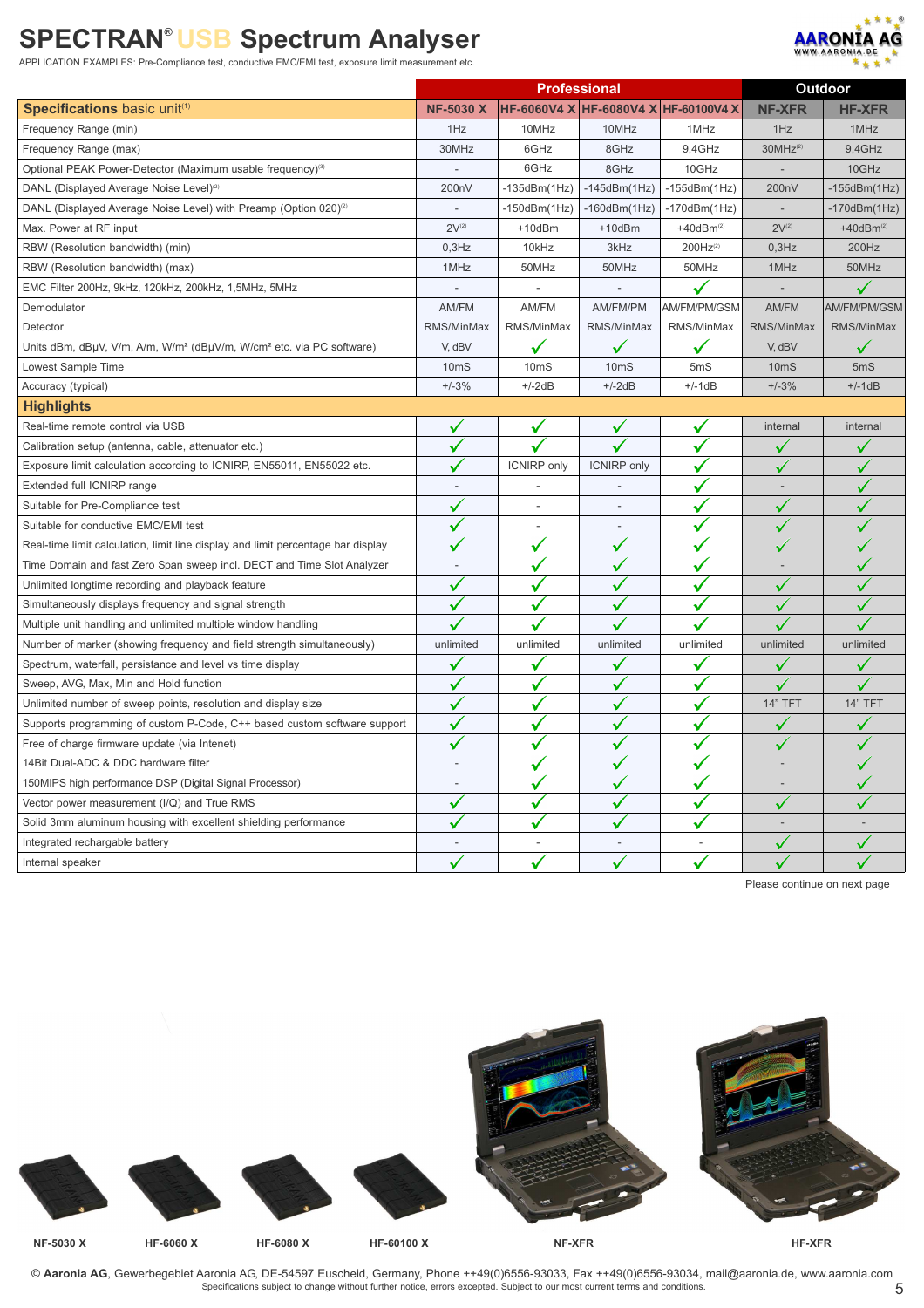# **SPECTRAN**® **USB Spectrum Analyser**

APPLICATION EXAMPLES: Pre-Compliance test, conductive EMC/EMI test, exposure limit measurement etc.



|                                                                     |                  | <b>Outdoor</b>           |                          |                                      |                |                |
|---------------------------------------------------------------------|------------------|--------------------------|--------------------------|--------------------------------------|----------------|----------------|
| <b>Connectors / Interface</b>                                       | <b>NF-5030 X</b> |                          |                          | HF-6060V4 X HF-6080V4 X HF-60100V4 X | <b>NF-XFR</b>  | <b>HF-XFR</b>  |
| 500hm SMA input (f)                                                 | high impedance   |                          | ✓                        | ✓                                    | high impedance |                |
| USB 1.1/2.0                                                         | ✓                |                          |                          |                                      | 2x             | 2x             |
| Audio output (2,5mm jack)                                           |                  |                          |                          |                                      | 3,5mm jack     | 3,5mm jack     |
| Charger plug (max. 12V)                                             |                  |                          |                          |                                      | ✓              |                |
| <b>Included In Delivery</b>                                         |                  |                          |                          |                                      |                |                |
| HyperLOG EMC directional LogPer antenna (model)                     |                  | $\overline{\phantom{a}}$ | $\overline{a}$           |                                      |                | 60100 (black)  |
| OmniLOG 90200 radial isotropic antenna                              | ÷,               |                          |                          |                                      |                |                |
| Rechargable Battery                                                 | ÷,               |                          |                          | $\overline{\phantom{a}}$             | ✓              |                |
| Battery charger and/or power supply incl. international adapter set | ✓                | v                        | ٧                        | V                                    | no adapter set | no adapter set |
| Aluminum carrying case with foam protection                         | ✔                | v                        | v                        |                                      |                |                |
| Detailed English manual (on CD)                                     |                  | v                        | v                        |                                      | installed      | installed      |
| Analyzer Software for MAC-OS, Linux and Windows (on CD)             |                  |                          |                          |                                      | installed      | installed      |
| 1m SMA Cable                                                        | $\overline{a}$   | $\overline{\phantom{a}}$ |                          | ÷,                                   |                | ✓              |
| <b>SMA Tool</b>                                                     | ✔                | v                        | ✔                        | ✔                                    | ✓              | ✓              |
| USB Cable (special EMC screened version)                            |                  |                          |                          |                                      | installed      | installed      |
| <b>Available Options (extra charge)</b>                             |                  |                          |                          |                                      |                |                |
| Option 002 (high accurate 0,5ppm TCXO timebase)                     | $\overline{a}$   | ÷                        | $\sim$                   |                                      | $\sim$         | installed      |
| Option 005 (12Bit DDC for ultra high sensitivity)                   | ✓                | $\overline{\phantom{a}}$ | ÷,                       | ÷,                                   | installed      |                |
| Option 008 (20MHz frequency expansion. New range: 1Hz-20MHz)        | ✓                | L.                       | $\sim$                   |                                      | installed      |                |
| Option 010 (30MHz frequency expansion. New range: 1kHz-30MHz)       | ✓                |                          |                          |                                      |                |                |
| Option 020 (15dB internal low noise preamplifier, switchable)       | $\overline{a}$   | √                        | ✓                        |                                      |                | installed      |
| Option 20x (Real-time Broadband Peak Power Meter)                   | L,               | V                        | ✓                        |                                      |                |                |
| Option UBBV1 (40dB external preamplifier 1MHz-1GHz)                 |                  |                          |                          |                                      |                |                |
| Option UBBV2 (40dB external preamplifier DC-8GHz)                   |                  |                          |                          |                                      |                |                |
| <b>Optional Accessories</b>                                         |                  |                          |                          |                                      |                |                |
| DC-Blocker (protects the input against DC voltage)                  | $\checkmark$     | $\checkmark$             | ✓                        | ✔                                    | $\checkmark$   |                |
| 20dB Attenuator (expands the measurement range by 20dB)             | $\checkmark$     | v                        |                          | √                                    | $\checkmark$   |                |
| PBS1 Near Field Probe Set (passive)                                 |                  |                          |                          |                                      |                |                |
| PBS2 Near Field Probe Set (active, incl. UBBV2 preamplifier)        | $\checkmark$     |                          |                          |                                      | ✓              |                |
| ADP1 Active Differential Probe (conductive measurement)             | $\checkmark$     |                          | $\sim$                   |                                      | ✓              |                |
| GEO10 Vibrationsensor (4Hz-1kHz)                                    | ✓                | L.                       | $\overline{\phantom{a}}$ | L,                                   | ✓              |                |
| GEO14 Vibrationsensor (10Hz-1kHz)                                   |                  | $\overline{\phantom{a}}$ | ÷                        | ÷,                                   |                |                |
| 5m or 10m low loss SMA cable                                        | $\overline{a}$   |                          | ✓                        | $\checkmark$                         |                |                |
| Calibration Resistor (for noise floor calibration, SMA)             | ÷                |                          | ✓                        |                                      |                |                |
| <b>Calibration Certificate</b>                                      |                  |                          |                          |                                      |                |                |

<sup>(1)</sup> The new V5 real-time spectrum analyser generation up to 80GHz is already in development. Please contact us for further details!

Preliminary specifications dated 01.03.2013. The V4 and HF-XFR units are available with latest Beta firmware. The Beta firmware is constantly in development. Some functionality may still be limited and not fully to specifications (Beta status). By regularly checking our homepage for updates, you can always keep your measurement device up-to-date. As soon as V1.0 of the firmware is released, all functionality and features will be fully a

NF standard: 1MHz. Only with option 010 up to 30MHz. NF standard: 200mV. Only with optional 20dB Attenuator up to 2V.<br>◎ Depending on frequency the option 20x offers a sensetivity down to -50dBm and max. +10dBm, with optio



Specifications subject to change without further notice, errors excepted. Subject to our most current terms and conditions. © **Aaronia AG**, Gewerbegebiet Aaronia AG, DE-54597 Euscheid, Germany, Phone ++49(0)6556-93033, Fax ++49(0)6556-93034, mail@aaronia.de, www.aaronia.com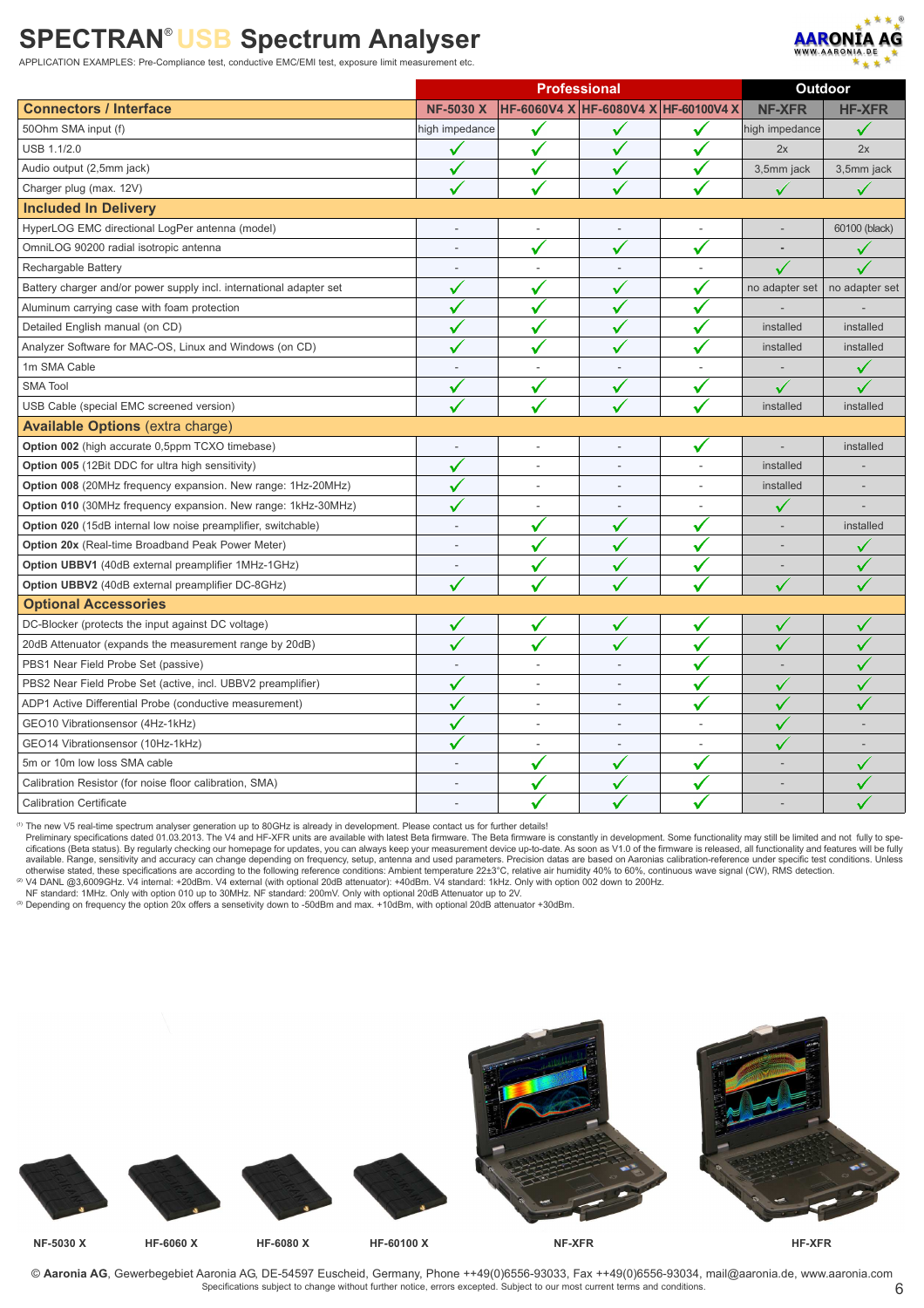# **Options Spectrumanalyzer SPECTRAN HF-XFR**

### Included in delivery:

#### **Option 020: Internal 15dB low-noise preamplifier**

This option provides an internal, super low-noise 15dB preamplifier, enabling maximum performance particularly when measuring extremely weak signals. It is switched via a TRUE RF switch. There really is no excuse for not ordering this one, considering its very attractive price!

*Order/Art.-No.: 177*

#### **Option 002**: 0,5PPM TCXO timebase

This highly precise TCXO timebase, which has been especially developed for the SPECTRAN® , offers significantly reduced phase noise (jitter). This will allow the use of far narrower filters (in development), which will in turn vastly enhance sensitivity. To fully exploit the maximum sensitivity of the HF-60100 V4, this option is indispensable! Furthermore, the TCXO timebase allows far more accurate frequency measurement and display and is therefore a MUST-HAVE for future applications like time-domain measurements or code-selective measurement of UMTS, all already in development. The standard accuracy without option 002 is 50ppm.

*Order/Art.-No.: 181*

#### Available options (extra charge):

#### **Option 022**: 40dB low-noise preamplifier (1kHz-10GHz)

This option provides an external, super low-noise 40dB preamplifier, enabling maximum performance particularly when measuring extremely weak signals at a EN55011, EN55022 or EN50371 EMC-test. If you use our BicoLOG antenna or our PBS1 Probeset and EMC-Sniffer this amplifier is a MUST HAVE to get the best performance!

*Order/Art.-No.: 177-2*

#### **Option 205**: 10GHz peak power meter

This option augments the SPECTRAN® HF-XFR with a power meter with up to 10GHz of bandwidth. Furthermore, it allows exact measurement of signal peaks with high crest factor like those occuring in WLAN technology, or extremely short signals, like RADAR bursts. What's more, measurement is performed in REAL TIME and BROADBAND, while at the same time being temperature-compensated. It is also an ideal solution for measurement of cable attenuation or receiver output. Depending on the actual frequency, the power meter provides a sensitivity of up to approx. -50dBm, while the maximum permissible level is +10dBm. By adding the 20dB attenuator (see price list), the maximum measurable signal level can be enhanced to +30dBm or +50dBm!

*Order/Art.-No.: 182-5*

### **Option 015: Audio Signal Tracker**

The Option 015 provides an accoustic representation of the signal intensity, similar to a Geiger counter. This allows a fast and convenient localization of the signal source. Perfectly suitable for signal direction finding, finding hidden transmitters or aligning antennas, especially in combination with the Peak Power Meter (Option 205). As a highlight, the dynamic can be adapted optimally by moving the reference level.

*Order/Art.-No.: 178-1*

### **Option IBA**: Internal Broadband Antenna (700MHz - 6GHz)

The Option IBA provides an internal, omniderictional and ultra broadband antenna which covers the full frequency range from 700MHz - 6GHz. Perfectly useable for measurements of GSM, 3G, 4G (LTE), 2,4GHz & 5GHz WLAN, WiFi etc. without the need to connect any external antenna. The SMA connector will be removed when choosing this option, therefor the useable frequency range of the HF-XFR is 700MHz - 6GHz.

*Order/Art.-No.: 145-I*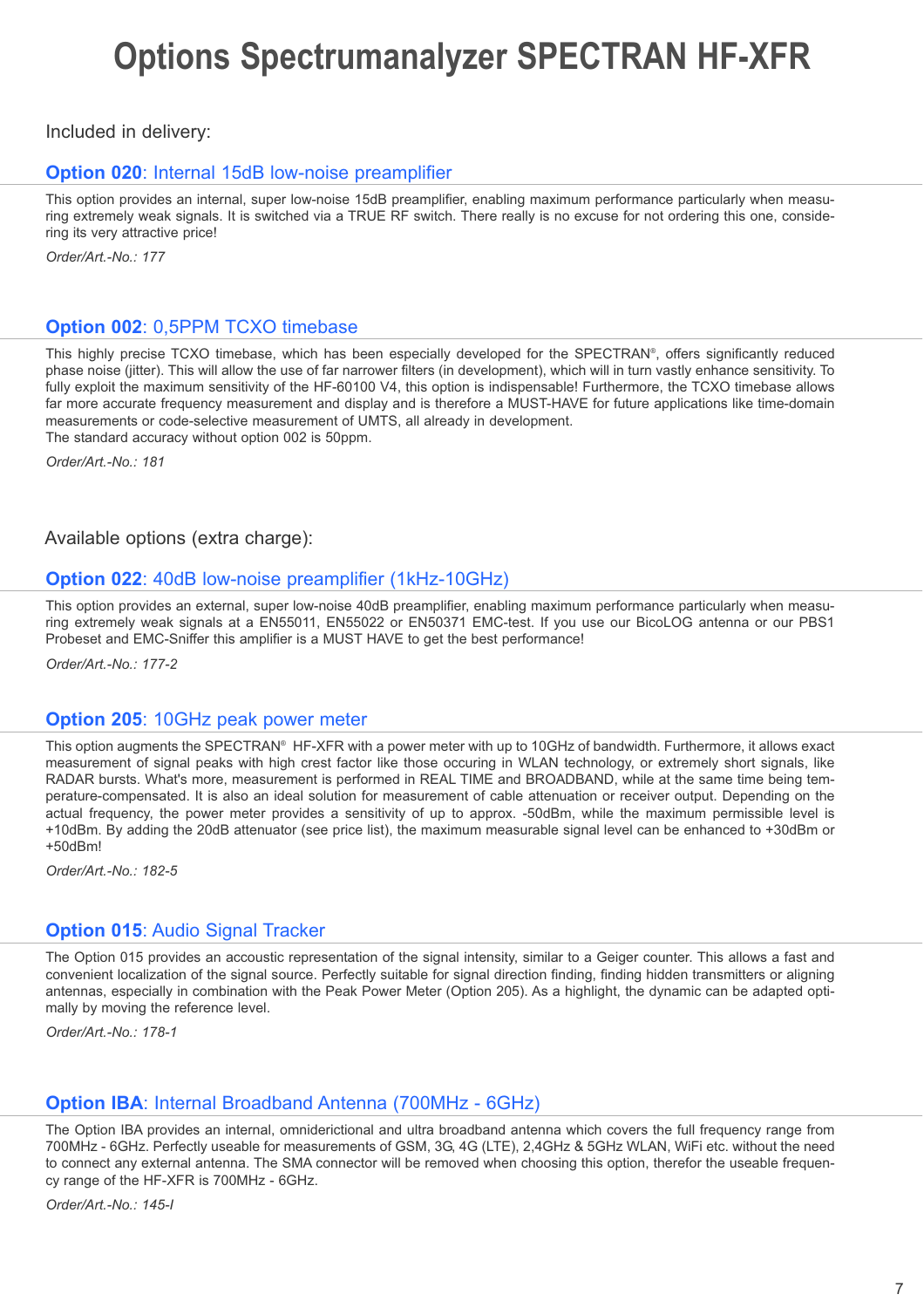# **Frequency overview Analyzer & Antennas**

### Frequency Overview SPECTRAN Spectrum Analyzer



## Frequency Overview HyperLOG and BicoLOG Antennas and Probes

| 1H <sub>2</sub> | 10Hz                                               | 100Hz | 1kHz       | 10kHz | 100kHz | 1MHz | 10MHz | 100MHz               | 1GHz                                          | 10GHz | 100GHz     |
|-----------------|----------------------------------------------------|-------|------------|-------|--------|------|-------|----------------------|-----------------------------------------------|-------|------------|
|                 |                                                    |       |            |       |        |      |       |                      | HyperLOG 7025                                 |       |            |
|                 |                                                    |       |            |       |        |      |       |                      | HyperLOG 7025 X                               |       |            |
|                 |                                                    |       |            |       |        |      |       |                      | HyperLOG 7040                                 |       |            |
|                 |                                                    |       |            |       |        |      |       |                      | HyperLOG 7040 X                               |       |            |
|                 |                                                    |       |            |       |        |      |       |                      | HyperLOG 7080                                 |       |            |
|                 |                                                    |       |            |       |        |      |       |                      | HyperLOG 7060 X                               |       |            |
|                 |                                                    |       |            |       |        |      |       |                      | HyperLOG 6030                                 |       |            |
|                 |                                                    |       |            |       |        |      |       |                      | HyperLOG 6030 X                               |       |            |
|                 |                                                    |       |            |       |        |      |       |                      | HyperLOG 60100                                |       |            |
|                 |                                                    |       |            |       |        |      |       |                      | HyperLOG 60180                                |       |            |
|                 |                                                    |       |            |       |        |      |       |                      | HyperLOG 4025                                 |       |            |
|                 |                                                    |       |            |       |        |      |       |                      | <mark>HyperLOG</mark> 4025 X<br>HyperLOG 4040 |       |            |
|                 |                                                    |       |            |       |        |      |       |                      |                                               |       |            |
|                 |                                                    |       |            |       |        |      |       |                      | HyperLOG 4040 X                               |       |            |
|                 |                                                    |       |            |       |        |      |       |                      | HyperLOG 4060                                 |       |            |
|                 |                                                    |       |            |       |        |      |       |                      | HyperLOG 4060 X                               |       |            |
|                 |                                                    |       |            |       |        |      |       |                      | HyperLOG 3080                                 |       |            |
|                 |                                                    |       |            |       |        |      |       |                      | HyperLOG 3080 %                               |       |            |
|                 |                                                    |       |            |       |        |      |       |                      | HyperLOG 30100                                |       |            |
|                 |                                                    |       |            |       |        |      |       |                      | HyperLOG 30180                                |       |            |
|                 |                                                    |       |            |       |        |      |       | HyperLOG 20300 EMI   |                                               |       |            |
|                 |                                                    |       |            |       |        |      |       | HyperLOG 20600 EMI   |                                               |       |            |
|                 |                                                    |       |            |       |        |      |       |                      | OmniLOG90200                                  |       |            |
|                 |                                                    |       |            |       |        |      |       | BicoLOG 5070         |                                               |       |            |
|                 |                                                    |       |            |       |        |      |       | <b>BicoLOG 30100</b> |                                               |       |            |
|                 |                                                    |       |            |       |        |      |       | BicoLOG 30100E       |                                               |       |            |
|                 |                                                    |       |            |       |        |      |       | BicoLOG 20100        |                                               |       |            |
|                 |                                                    |       |            |       |        |      |       |                      |                                               |       |            |
|                 |                                                    |       |            |       |        |      |       | BicoLOG 20300        |                                               |       |            |
|                 | Aaronia EMV Probe-Set PBS1 & PBS2                  |       |            |       |        |      |       |                      |                                               |       |            |
|                 | Aaronia Active Differential Probe (NF-50xx series) |       |            |       |        |      |       |                      |                                               |       |            |
|                 | Geophon (Aaronia GEO Series)                       |       |            |       |        |      |       |                      |                                               |       |            |
| subHz           | ELF                                                | SLF   | <b>ULF</b> | VLF   | LF     | MF   | HF    | <b>VHF</b>           | UHF                                           | SHF   | THF<br>EHF |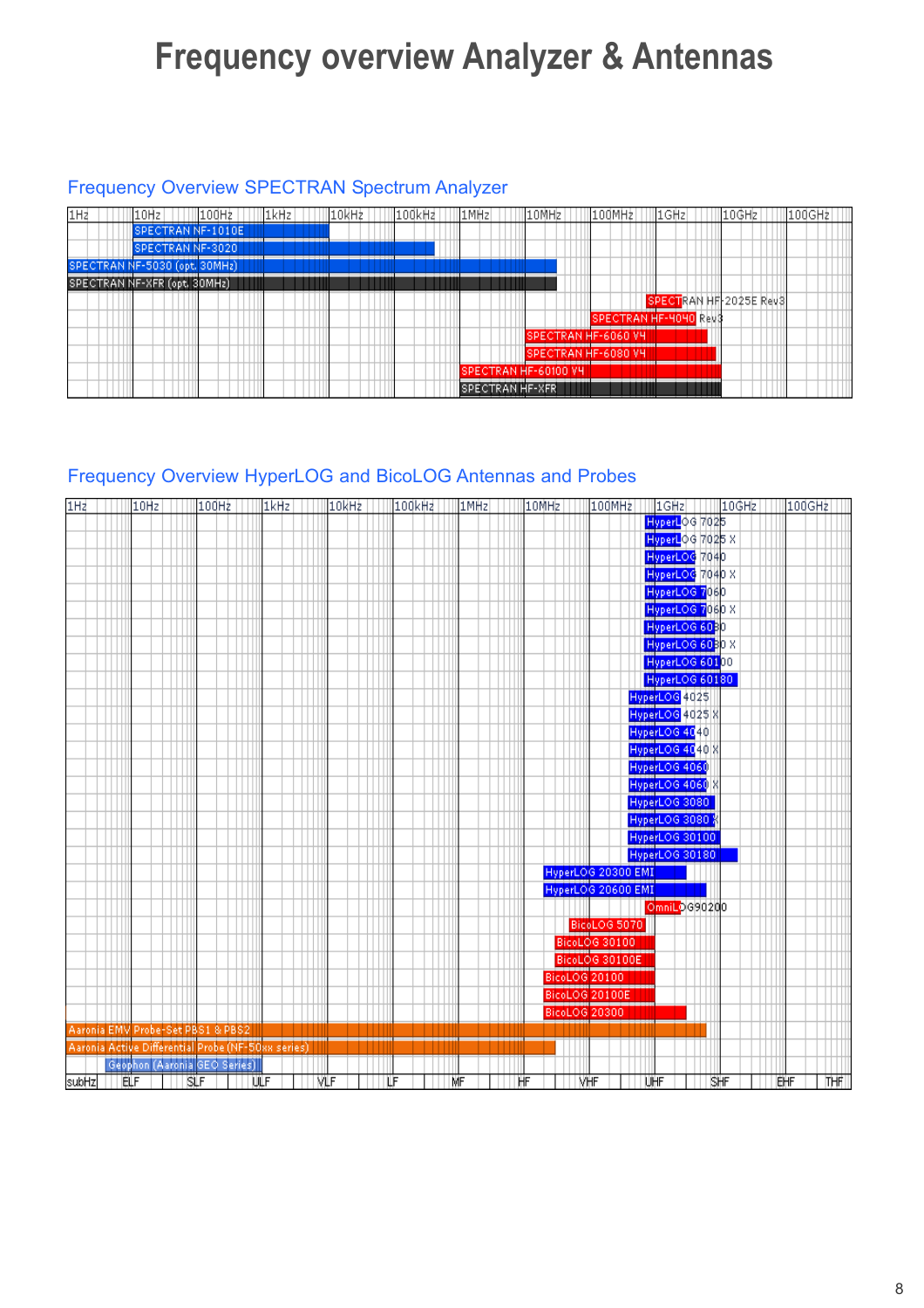# **References**

## **User of Aaronia Antennas and Spectrum Analyzers (Examples)**

#### Government, Military, Aeronautic, Astronautic

- NATO, Belgium w
- Boeing, USA w
- Airbus, Germany w
- Bund (Bundeswehr), Germany w
- Bundeswehr (Technische Aufklärung), Germany w
- Lufthansa, Germany w
- DLR (Deutsches Zentrum für Luft- und Raumfahrt,Germany w
- Eurocontrol (Flugüberwachung), Belgium w
- Australian Government Department of Defence, Australia w
- EADS (European Aeronautic Defence & Space Company) GmbH, Germany  $\bullet$
- Institut für Luft- und Raumfahrtmedizin, Germany w
- Deutscher Wetterdienst, Germany w
- Polizeipräsidium, Germany w
- Landesamt für Umweltschutz Sachsen-Anhalt, Germany w
- Zentrale Polizeitechnische Dienste, Germany w
- Bundesamt für Verfassungsschutz, Germany w
- BEV (Bundesamt für Eich- und Vermessungswesen) w

### Research/Development, Science and Universitys

- Deutsches Forschungszentrum für Künstliche Intelligenz, w **Germany**
- University Freiburg, Germany
- Indonesien Institute of Sience, Indonesia
- Max-Planck-Institut für Polymerforschung, Germany
- **Los Alamos National Labratory, USA**
- University of Bahrain, Bahrain
- University of Florida, USA
- University Erlangen, Germany
- University Hannover, Germany
- University of Newcastle, United Kingdom
- University Strasbourg, France
- Universität Frankfurt, Germany
- University Munich, Germany
- **Technical University Hamburg, Germany**
- **Max-Planck Institut für Radioastronomie, Germany**
- Max-Planck-Institut für Quantenoptik, Germany w
- Max-Planck-Institut für Kernphysik, Germany w
- Max-Planck-Institut für Eisenforschung, Germany w
- **Forschungszentrum Karlsruhe, Germany**

#### **Industry**

- Shell Oil Company, USA
- ATI, USA
- Fedex, USA
- Walt Disney, Kalifornien, USA
- **Agilent Technologies Co. Ltd., China**
- Motorola, Brazil
- IBM, Switzerland
- Audi AG, Germany
- BMW, Germany
- Daimler Chrysler AG, Germany
- BASF, Germany
- Deutsche Bahn, Germany
- Deutsche Telekom, Germany
- Siemens AG, Germany
- Rohde & Schwarz, Germany
- Infineon, Austria
- Philips Technologie GmbH, Germany
- ThyssenKrupp, Germany
- $\bullet$  EnBW, Germany
- RTL Television, Germany
- Pro Sieben SAT 1, Germany
- Channel 6, United Kingdom
- WDR, Germany
- $\bullet$  NDR, Germany
- SWR, Germany
- Bayerischer Rundfunk, Germany
- Carl-Zeiss-Jena GmbH, Germany
- **Anritsu GmbH, Germany**
- Hewlett Packard, Germany
- Robert Bosch GmbH, Germany
- Mercedes Benz, Austria
- EnBW Kernkraftwerk GmbH, Germany
- AMD, Germany
- Infineon Technologies, Germany
- Intel GmbH, Germany
- Philips Semiconductors, Germany
- Hyundai Europe, Germany
- Saarschmiede GmbH, Germany
- Wilkinson Sword, Germany
- IBM Deutschland, Germany
- Vattenfall, Germany
- Fraport, Germany